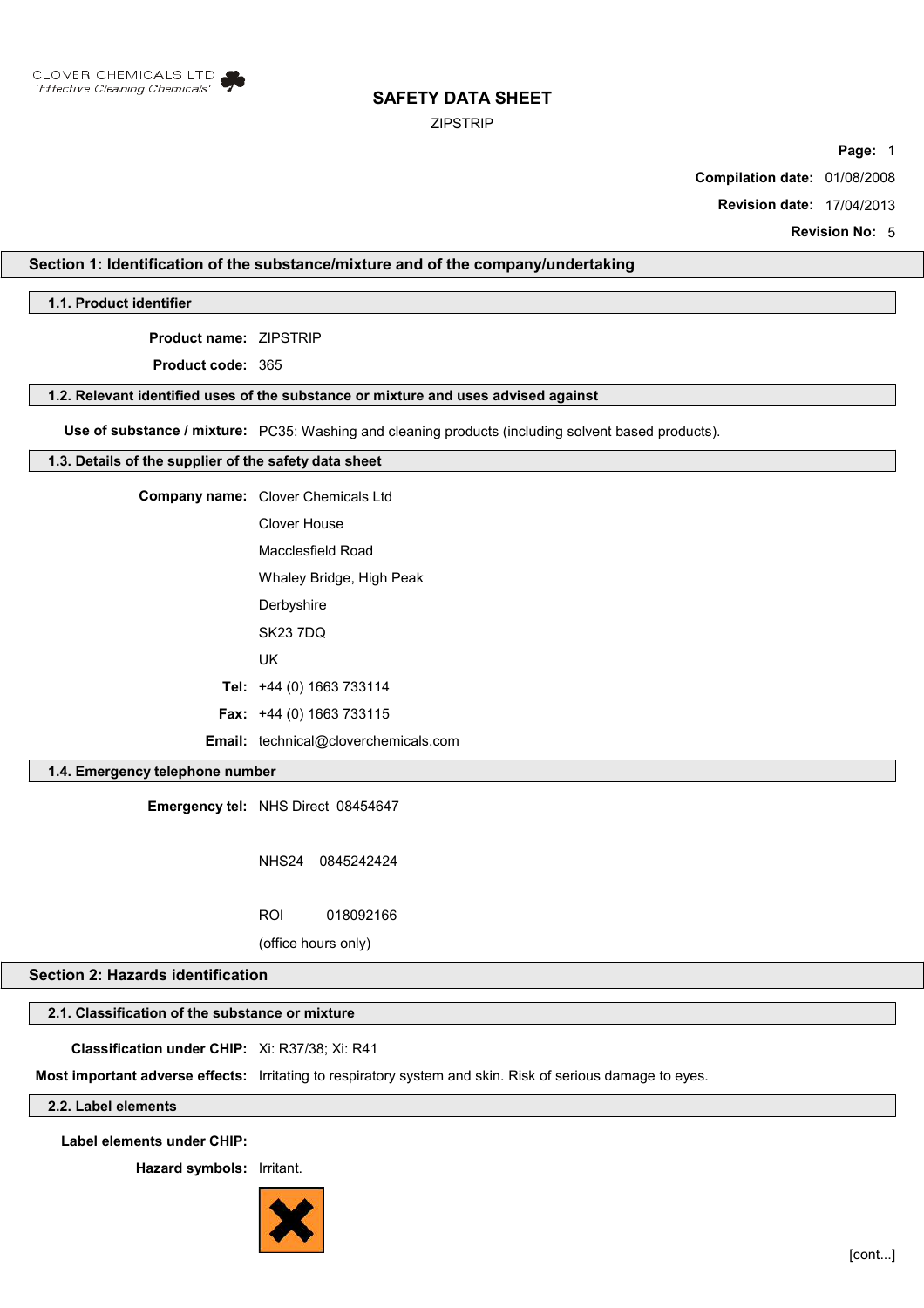#### ZIPSTRIP

**Risk phrases:** R37/38: Irritating to respiratory system and skin. R41: Risk of serious damage to eyes. **Safety phrases:** S2: Keep out of the reach of children. S26: In case of contact with eyes, rinse immediately with plenty of water and seek medical advice. S39: Wear eye / face protection. S51: Use only in well-ventilated areas.

**2.3. Other hazards**

**PBT:** This product is not identified as a PBT substance.

### **Section 3: Composition/information on ingredients**

## **3.2. Mixtures**

#### **Hazardous ingredients:**

3 - BUTOXYPROPAN - 2 - OL

| <b>EINECS</b>  | <b>CAS</b>                                    | <b>CHIP Classification</b> | <b>CLP Classification</b>                                                          | Percent   |
|----------------|-----------------------------------------------|----------------------------|------------------------------------------------------------------------------------|-----------|
| 225-878-4      | 005131-66-8                                   | Xi: R36/38                 | Skin Irrit. 2: H315; Eye Irrit. 2: H319                                            | 10-30%    |
| 2-AMINOETHANOL |                                               |                            |                                                                                    |           |
| 205-483-3      | 141-43-5                                      | Xn: R20/21/22: C: R34      | Acute Tox. 4: H332; Acute Tox. 4: H312;<br>Acute Tox. 4: H302; Skin Corr. 1B: H314 | $1 - 10%$ |
|                | C 12/15 (MEAN VALUE C<14)A. > 6-9 EO (DID 28) |                            |                                                                                    |           |
| <b>POLYMER</b> | 9043-30-5                                     | Xn: R22; Xi: R41           | Eye Dam. 1: H318; Acute Tox. 4: H302                                               | $1 - 10%$ |

## **Section 4: First aid measures**

#### **4.1. Description of first aid measures**

**Skin contact:** Remove all contaminated clothes and footwear immediately unless stuck to skin. Wash immediately with plenty of soap and water.

**Eye contact:** Bathe the eye with running water for 15 minutes. Transfer to hospital for specialist examination.

**Ingestion:** Wash out mouth with water. Do not induce vomiting. If conscious, give half a litre of water to drink immediately. Consult a doctor.

**Inhalation:** Remove casualty from exposure ensuring one's own safety whilst doing so.

### **4.2. Most important symptoms and effects, both acute and delayed**

**Skin contact:** There may be irritation and redness at the site of contact.

- **Eye contact:** There may be pain and redness. The eyes may water profusely. There may be severe pain. The vision may become blurred. May cause permanent damage.
	- **Ingestion:** There may be soreness and redness of the mouth and throat. Nausea and stomach pain may occur.

**Inhalation:** There may be irritation of the throat with a feeling of tightness in the chest.

**Page:** 2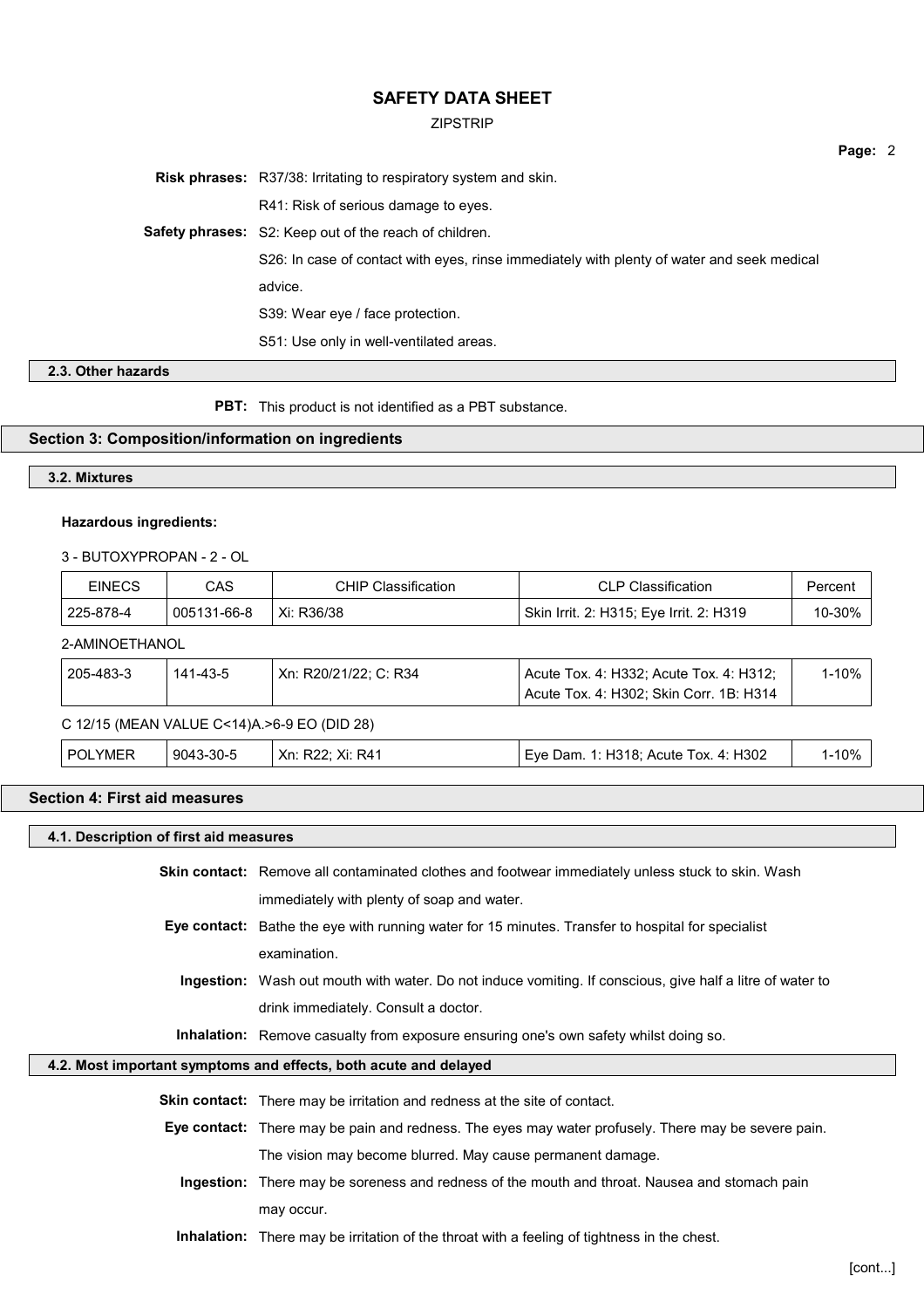### ZIPSTRIP

**Page:** 3

**Delayed / immediate effects:** Immediate effects can be expected after short-term exposure.

#### **4.3. Indication of any immediate medical attention and special treatment needed**

**Immediate / special treatment:** Eye bathing equipment should be available on the premises.

#### **Section 5: Fire-fighting measures**

### **5.1. Extinguishing media**

**Extinguishing media:** Suitable extinguishing media for the surrounding fire should be used.

#### **5.2. Special hazards arising from the substance or mixture**

**Exposure hazards:** In combustion emits toxic fumes.

#### **5.3. Advice for fire-fighters**

Advice for fire-fighters: Wear self-contained breathing apparatus. Wear protective clothing to prevent contact with skin and eyes.

# **Section 6: Accidental release measures**

#### **6.1. Personal precautions, protective equipment and emergency procedures**

**Personal precautions:** Mark out the contaminated area with signs and prevent access to unauthorised personnel. Do not attempt to take action without suitable protective clothing - see section 8 of SDS. Turn leaking containers leak-side up to prevent the escape of liquid.

#### **6.2. Environmental precautions**

**Environmental precautions:** Do not discharge into drains or rivers. Contain the spillage using bunding.

### **6.3. Methods and material for containment and cleaning up**

**Clean-up procedures:** Transfer to a closable, labelled salvage container for disposal by an appropriate method.

### **6.4. Reference to other sections**

**Reference to other sections:** Refer to section 8 of SDS.

## **Section 7: Handling and storage**

#### **7.1. Precautions for safe handling**

**Handling requirements:** Avoid direct contact with the substance. Ensure there is sufficient ventilation of the area.

Avoid the formation or spread of mists in the air.

# **7.2. Conditions for safe storage, including any incompatibilities**

**Storage conditions:** Store in cool, well ventilated area. Keep container tightly closed.

#### **Suitable packaging:** Polyethylene.

**7.3. Specific end use(s)**

**Specific end use(s):** No data available.

### **Section 8: Exposure controls/personal protection**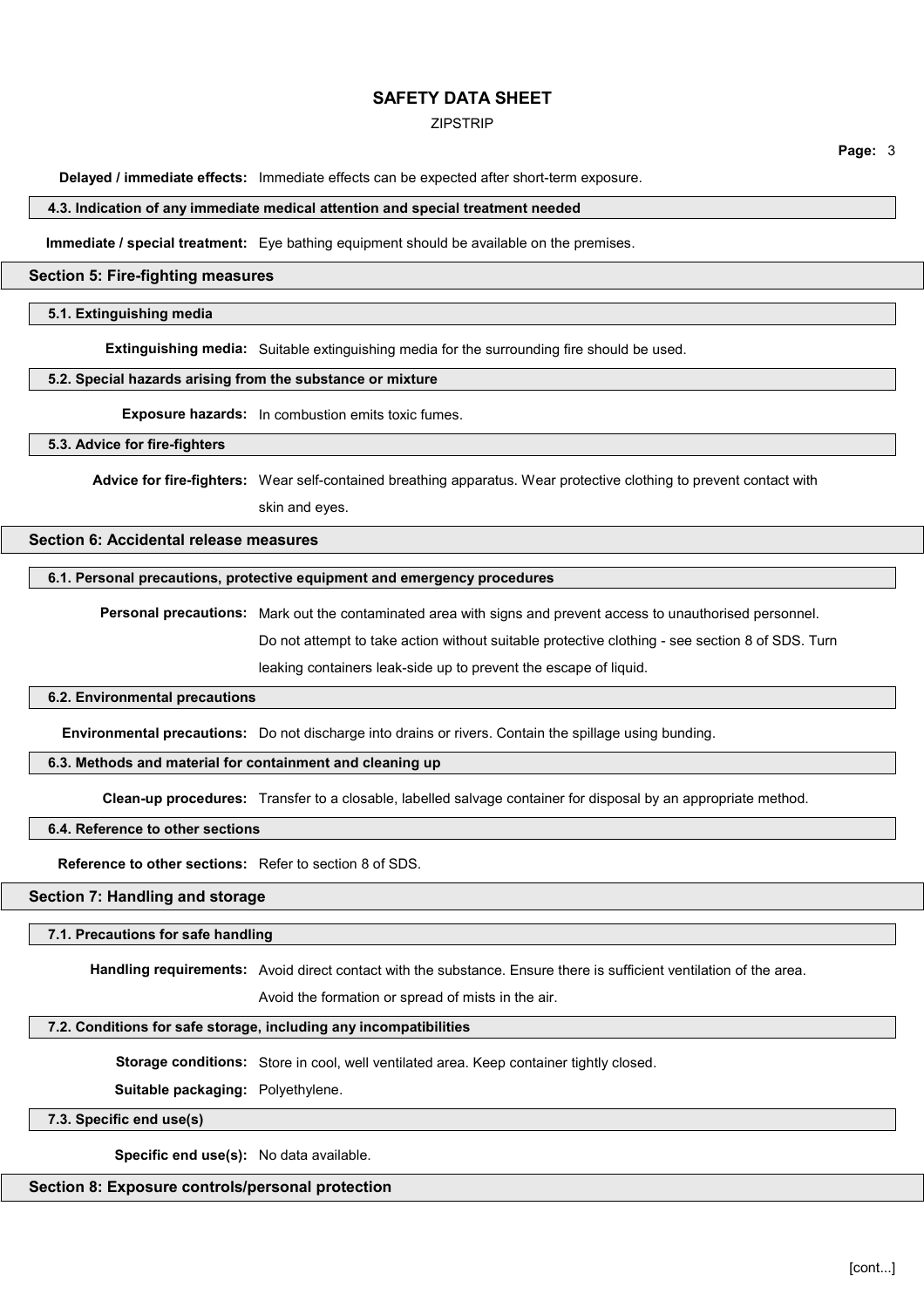ZIPSTRIP

**Page:** 4

## **8.1. Control parameters**

**Hazardous ingredients:**

### **2-AMINOETHANOL**

### Workplace exposure limits: **Workplace exposure limits:** Respirable dust

| State | 8 hour TWA | 15 min. STEL | 8 hour TWA | 15 min. STEL |
|-------|------------|--------------|------------|--------------|
| UK    | 7.6 mg/m3  | 15 mg/m3     |            |              |

#### **8.1. DNEL/PNEC Values**

**DNEL / PNEC** No data available.

### **8.2. Exposure controls**

| <b>Engineering measures:</b> Ensure there is sufficient ventilation of the area.           |
|--------------------------------------------------------------------------------------------|
| <b>Respiratory protection:</b> Gas/vapour filter, type K: ammonia and derivatives (EN141). |
| <b>Hand protection:</b> Gloves (alkali-resistant). Viton gloves.                           |
| <b>Eye protection:</b> Tightly fitting safety goggles. Ensure eye bath is to hand.         |
| <b>Skin protection:</b> Protective clothing.                                               |

### **Section 9: Physical and chemical properties**

# **9.1. Information on basic physical and chemical properties**

| <b>State: Liquid</b>                |                                                  |                          |                   |  |
|-------------------------------------|--------------------------------------------------|--------------------------|-------------------|--|
|                                     | <b>Colour:</b> Pale yellow                       |                          |                   |  |
|                                     | <b>Odour:</b> Characteristic odour               |                          |                   |  |
| <b>Evaporation rate: Moderate</b>   |                                                  |                          |                   |  |
|                                     | <b>Oxidising:</b> Non-oxidising (by EC criteria) |                          |                   |  |
| <b>Solubility in water: Soluble</b> |                                                  |                          |                   |  |
|                                     | Viscosity: Non-viscous                           |                          |                   |  |
| Boiling point/range°C: 100          |                                                  | Melting point/range°C: 0 |                   |  |
| Relative density: 1.0 - 1.05        |                                                  |                          | $pH: 10.5 - 11.5$ |  |
| VOC $g/l: 160$                      |                                                  |                          |                   |  |
|                                     |                                                  |                          |                   |  |

## **9.2. Other information**

**Other information:** No data available.

### **Section 10: Stability and reactivity**

#### **10.1. Reactivity**

**Reactivity:** Stable under recommended transport or storage conditions.

**10.2. Chemical stability**

**Chemical stability:** Stable under normal conditions.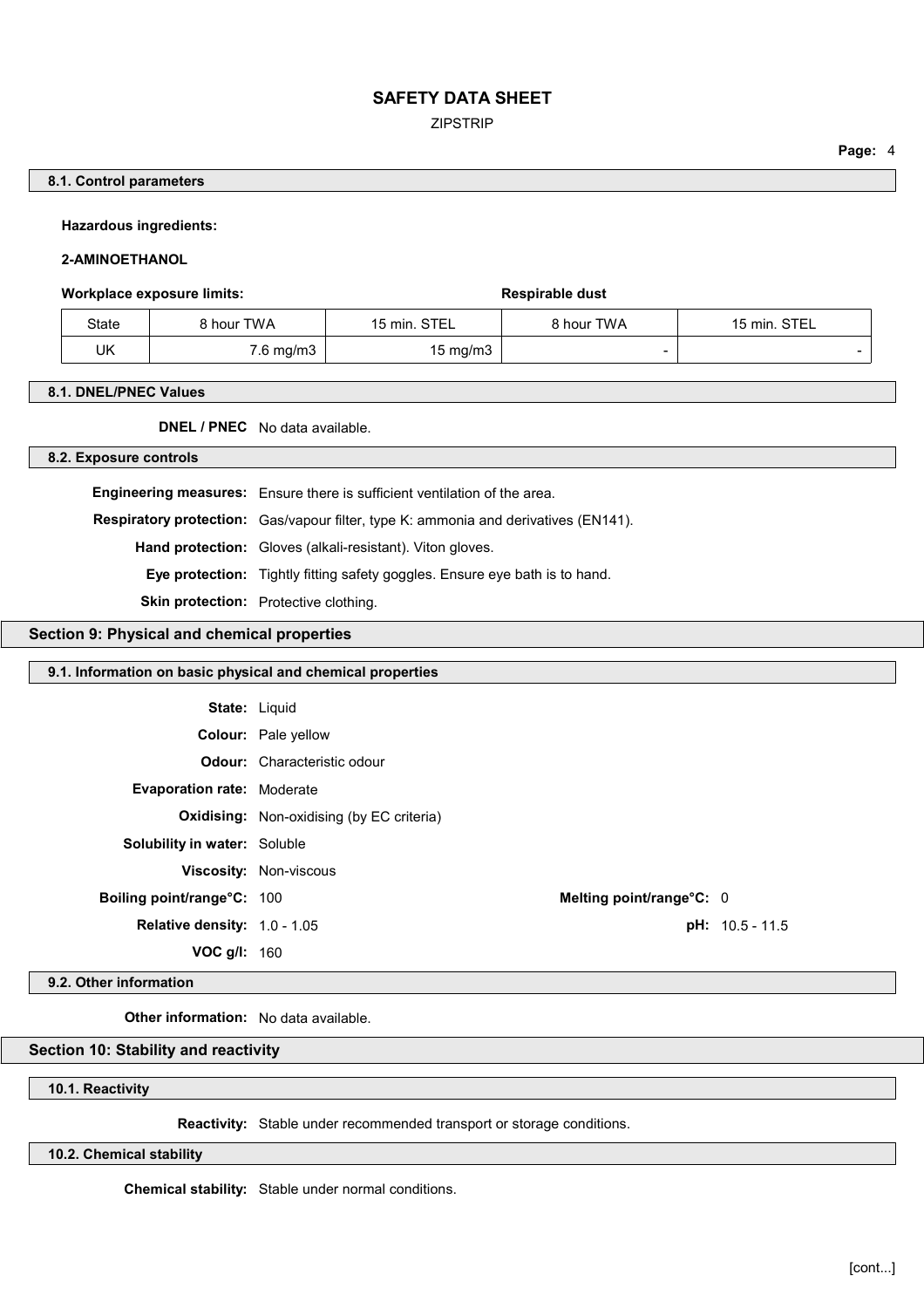### ZIPSTRIP

#### **10.3. Possibility of hazardous reactions**

**Hazardous reactions:** Hazardous reactions will not occur under normal transport or storage conditions.

# **10.4. Conditions to avoid**

# **10.5. Incompatible materials**

**Materials to avoid:** Strong oxidising agents.

# **10.6. Hazardous decomposition products**

**Haz. decomp. products:** In combustion emits toxic fumes.

# **Section 11: Toxicological information**

### **11.1. Information on toxicological effects**

### **Hazardous ingredients:**

#### **2-AMINOETHANOL**

| <b>IVN</b> | <b>RAT</b> | LD50             | 225  | mg/kg |
|------------|------------|------------------|------|-------|
| ORL        | <b>MUS</b> | LD50             | 700  | mg/kg |
| ORL        | <b>RAT</b> | LD50             | 1720 | mg/kg |
| SCU        | <b>RAT</b> | LD <sub>50</sub> | 1500 | mg/kg |

### **C 12/15 (MEAN VALUE C<14)A.>6-9 EO (DID 28)**

| <sup>'</sup> ORL<br>DAT<br>⊺LD50<br>$\Delta$ . | ن. ا | a/ko<br>. |
|------------------------------------------------|------|-----------|
|------------------------------------------------|------|-----------|

### **Relevant effects for mixture:**

| Effect     | Route                    | <b>Basis</b>             |
|------------|--------------------------|--------------------------|
| Irritation | <b>INH DRM</b><br>$OP^+$ | calculated<br>Hazardous: |

**Symptoms / routes of exposure**

| Section 12: Ecological information |                                                                                                      |
|------------------------------------|------------------------------------------------------------------------------------------------------|
|                                    | Delayed / immediate effects: Immediate effects can be expected after short-term exposure.            |
|                                    | <b>Inhalation:</b> There may be irritation of the throat with a feeling of tightness in the chest.   |
|                                    | may occur.                                                                                           |
|                                    | <b>Ingestion:</b> There may be soreness and redness of the mouth and throat. Nausea and stomach pain |
|                                    | The vision may become blurred. May cause permanent damage.                                           |
|                                    | Eye contact: There may be pain and redness. The eyes may water profusely. There may be severe pain.  |
|                                    | <b>Skin contact:</b> There may be irritation and redness at the site of contact.                     |

**12.1. Toxicity**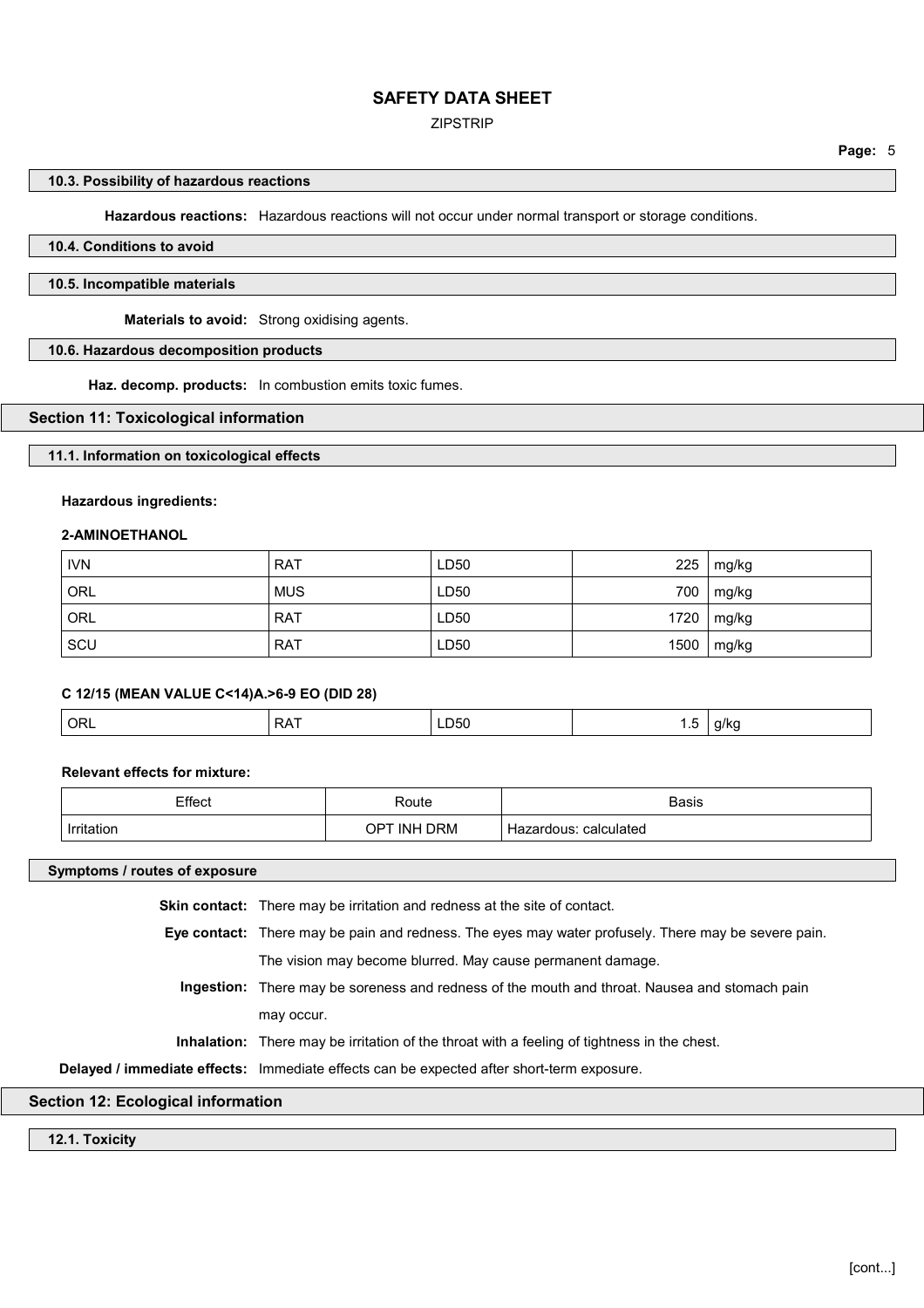ZIPSTRIP

#### **Hazardous ingredients:**

#### **3 - BUTOXYPROPAN - 2 - OL**

|             | <b>48H EC50</b>    | 1000            | mg/l |
|-------------|--------------------|-----------------|------|
| <b>THIF</b> | <b>LC50</b><br>96H | 1000<br>$560 -$ | mg/l |

#### **C 12/15 (MEAN VALUE C<14)A.>6-9 EO (DID 28)**

|--|

### **12.2. Persistence and degradability**

**Persistence and degradability:** Biodegradable. The surfactants contained in this preperation comply with the biodegradability

criteria as laid down in regulation (EC) No.648/2004 on detergents.

#### **12.3. Bioaccumulative potential**

**Bioaccumulative potential:** No bioaccumulation potential.

**12.4. Mobility in soil**

**Mobility:** Readily absorbed into soil.

### **12.5. Results of PBT and vPvB assessment**

**PBT identification:** This product is not identified as a PBT substance.

**12.6. Other adverse effects**

### **Section 13: Disposal considerations**

#### **13.1. Waste treatment methods**

**Disposal of packaging:** Dispose of as normal industrial waste.

**NB:** The user's attention is drawn to the possible existence of regional or national regulations regarding disposal.

#### **Section 14: Transport information**

**Transport class:** This product does not require a classification for transport.

#### **Section 15: Regulatory information**

**15.1. Safety, health and environmental regulations/legislation specific for the substance or mixture**

**15.2. Chemical Safety Assessment**

**Chemical safety assessment:** A chemical safety assessment has not been carried out for the substance or the mixture by

the supplier.

## **Section 16: Other information**

#### **Other information**

**Other information:** This safety data sheet is prepared in accordance with Commission Regulation (EU) No 453/2010.

\* indicates text in the SDS which has changed since the last revision. [cont...]

**Page:** 6